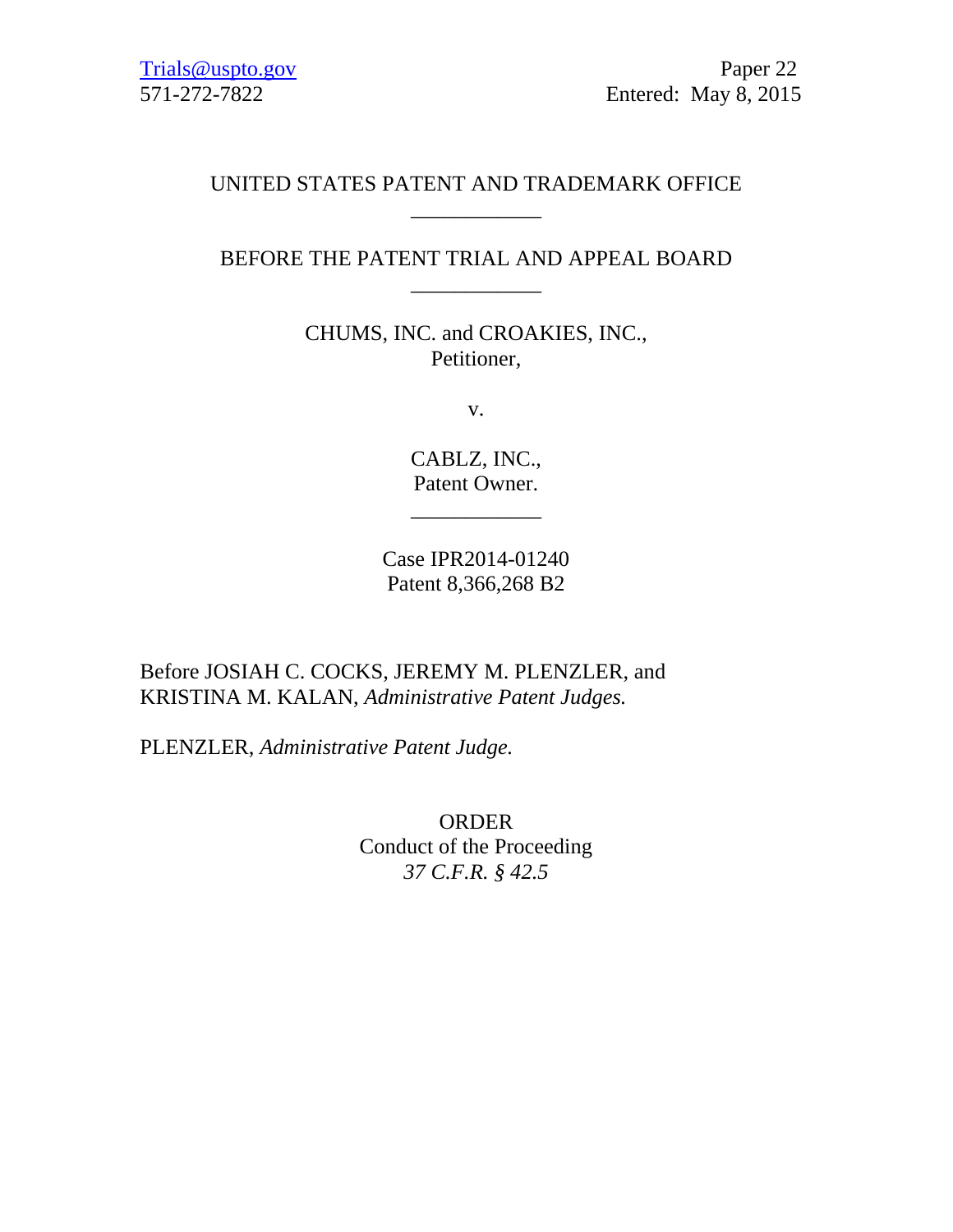# IPR2014-01240 Patent 8,366,268 B2

### I. INTRODUCTION

In an e-mail to the Board on May 7, 2015, Petitioner (Chums, Inc. and Croakies, Inc.) requested permission to file a motion to suspend prosecution of U.S. Patent Application Nos. 13/660,706 and 14/307,122 ("the related patent applications"). In connection with its request, Petitioner alleged that one or more claims in the related patent applications are patentably indistinct from at least one claim in U.S. Patent No. 8,366,268 ("the '268 patent"), which is the subject of this proceeding. Petitioner indicated that if certain claims in the '268 patent are found unpatentable in this proceeding, Patent Owner should be estopped from obtaining claims in the related patent applications that are patentably indistinct from those claims under 37 C.F.R.  $§$  42.73(d)(3)(i).

Initially, we note that Petitioner's reference to 37 C.F.R.  $\S$  42.73(d)(3)(i) is premature, as a final determination regarding the patentability of the claims in the '268 patent has not yet been made. Additionally, an *inter partes* review merely involves a review of the involved patent, rather than a family of patents and applications. *See e.g.*, 35 U.S.C. 311(b) ("A petitioner in an *inter partes* review may request to cancel as unpatentable 1 or more claims of **a patent**." Emphasis added.); IPR2013- 00083 (Paper 12). We further note that although the Board may stay a reexamination proceeding when the involved patent is subject to reexamination, the Board does not have the authority under 35 U.S.C. § 315(d) to stay prosecution of related patent applications. *Id*.

Accordingly, the request is *denied*.